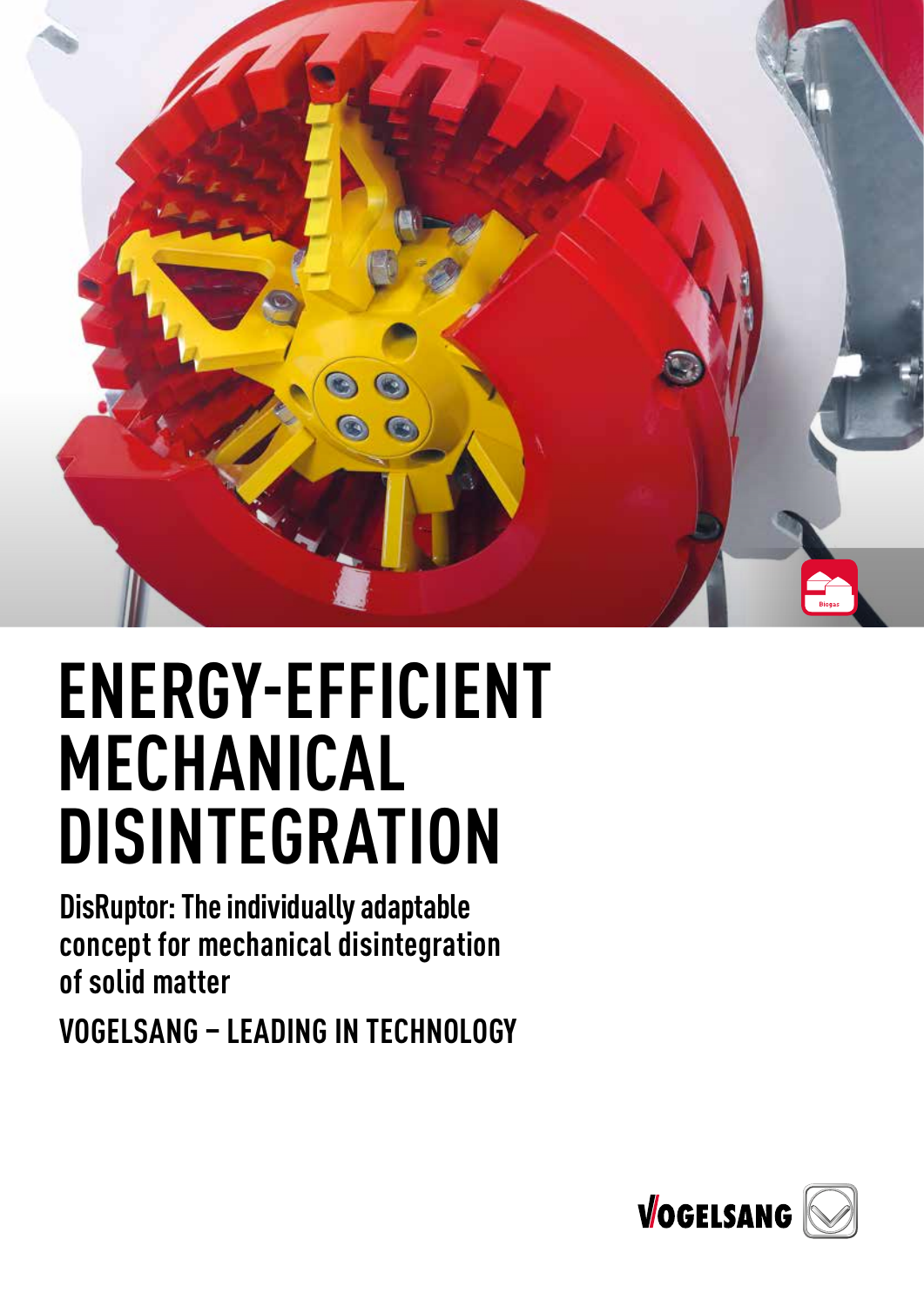# **OUTSTANDING FLEXIBILITY**

**The individually adaptable DisRuptor for mechanical disintegration of solid matter**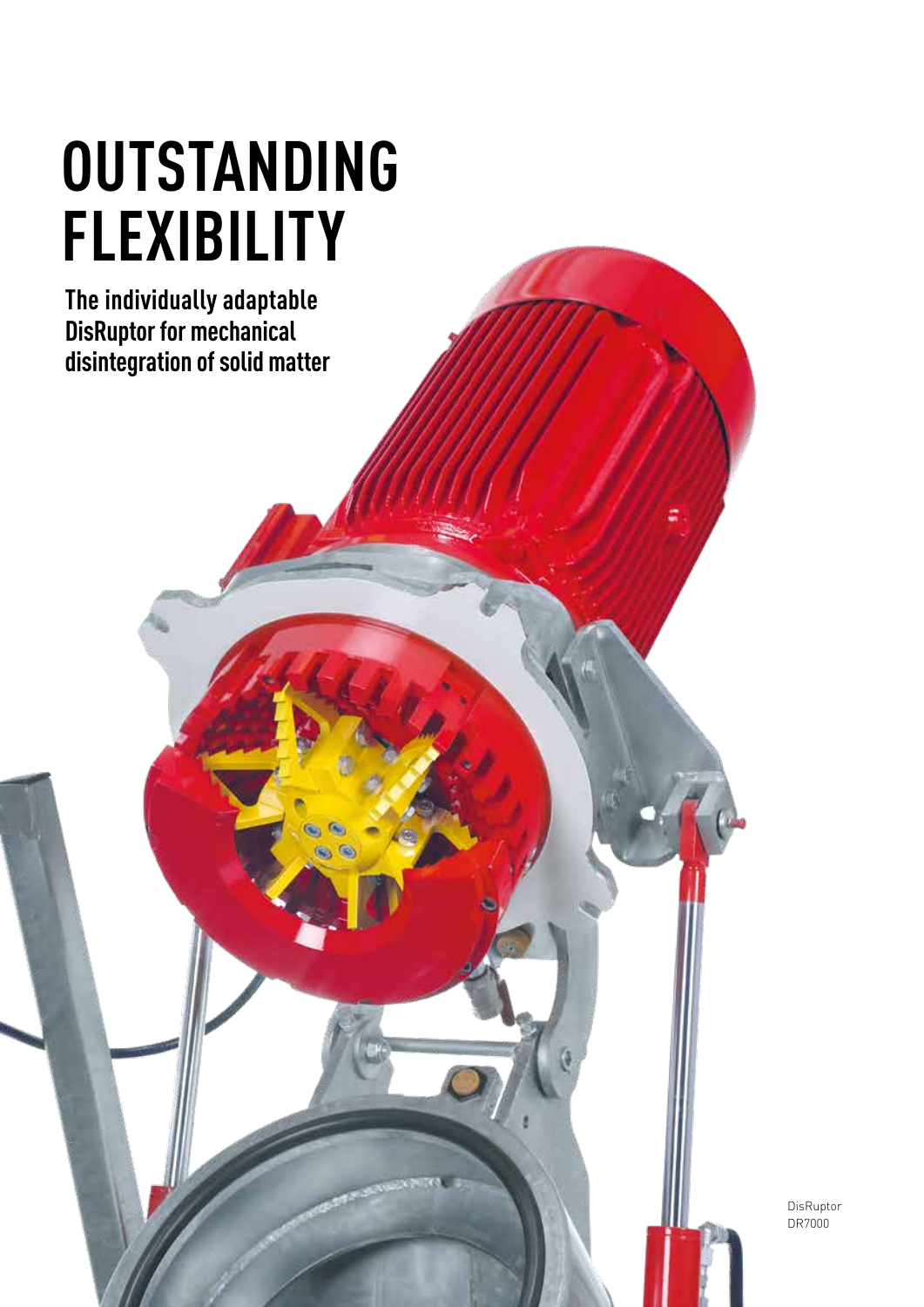Optimal substrate disintegration is key for determining biogas yield. This is why Vogelsang also offers a mechanical alternative for disintegrating substrates: the flexibly designed DisRuptor. The reduction of the particle size and the simultaneous defibering increases the surface area of the solid matter used. This helps bacteria reach the nutrients better, accelerates conversion and increases the gas yield.

#### **The principle**

The DisRuptor functional unit consists of a rotor with six blades as well as an outer DisRuptor ring. At high rotor speeds, the solid matter in the suspension is milled and frayed in the narrow gap between the rotor unit and the external ring. The gap can be individually adjusted to the specific application and the substrate. Thanks to these unique features, the DisRuptor offers particularly flexible and efficient mechanical treatment.

#### **Adjustable mechanism**

The DisRuptor adjustment mechanism is simple to handle. With hydraulic assistance, the DisRuptor head can be easily pivoted upwards to enable easy access to the functional unit. Few steps and no special tools are required to individually adjust the gap between the blades and the outer ring for each substrate.

#### **Economical side effect**

Since disintegration of substrates with the DisRuptor helps to prevent floating layers and reduces the viscosity of the organic suspension, power consumption and energy requirement of mixers and pumps is significantly reduced. Moreover, wear on the ring and blades can be compensated for by realignment – and their service life extended accordingly.

#### **Outstanding performance**

The DisRuptor, Vogelsang's well-thought-out complement to the product range for biogas plants, has even won over independent committees of experts: The DisRuptor was the "WINNER 2016" of the EnergyDecentral INNOVATION AWARD.

### **TECHNICAL DATA**

| Max. throughput       | $200 \text{ m}^3/h$ |
|-----------------------|---------------------|
| Max. pressure         | 4 bar               |
| Installed drive power | 15/22 kW            |



#### **Advantages of the DisRuptor**

- Increases the target surface for the bacteria
- Reduces the viscosity
- Accelerates and increases gas production
- Ensures high throughput